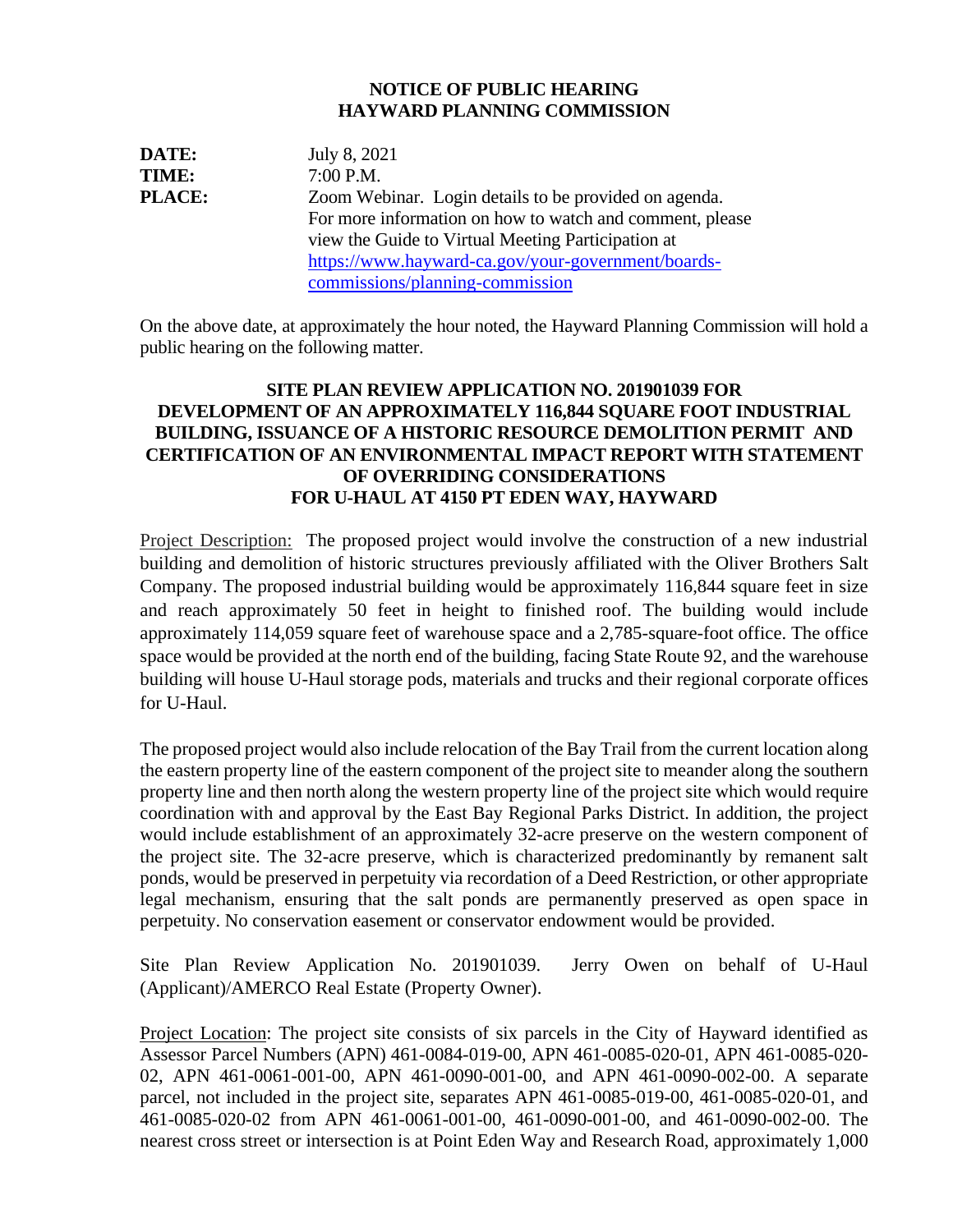feet to the east. The site appears on a list of sites enumerated by Section 65962.5 of the Government Code due a former leaking underground storage tank that once existed on-site. The site is located within the IP (Industrial Park) District and is designated Industrial Corridor (IC) in the *Hayward 2040 General Plan.*

The Commission will also consider the certification of an Environmental Impact Report with Mitigation, Monitoring, and Reporting Plan and Statement of Overriding Considerations for impacts related to demolition of designated historic buildings associated with the Oliver Brother Salt Company processing plant that occurred on the site in the first half of the  $20<sup>th</sup>$  century. All other impacts were mitigated to a level of less than significant as detailed in the Mitigation, Monitoring, and Reporting Plan. Copies of the Draft and Final EIR and Mitigation, Monitoring, and Reporting Plan may be viewed at the Hayward Main City Library, 835 C Street or at Hayward City Hall, 777 B Street, Hayward, CA 94541. The documents are also available to be viewed online via the City's website at [http://www.hayward-ca.gov/content/projects-under](http://www.hayward-ca.gov/content/projects-under-environmental-review-0)[environmental-review-0.](http://www.hayward-ca.gov/content/projects-under-environmental-review-0)

The Planning Commission is being asked to review the proposed project application and provide a determination on the proposed land use entitlements, including certification of the EIR and a Statement of Overriding Considerations and adoption of the proposed Mitigated Negative Declaration with Mitigation Monitoring and Reporting Program (MMRP).  If the Planning Commission makes a decision on this matter on July 8, 2021, such action would begin a 10-day appeal period, which would run through 5:00 PM on July 19, 2021. If the Planning Commission decision is appealed and/or called-up by the City Council, the application will be scheduled for review and disposition by the Council at a duly noticed hearing.

A copy of the staff report may be reviewed on the City's website at [https://hayward.legistar.com/Calendar.aspx.](https://hayward.legistar.com/Calendar.aspx) Staff reports are available the Friday before the hearings.

Persons interested in the above project are invited to participate in the meeting electronically or by phone with comments or written evidence for or against this proposal. For additional information, please contact:

> Leigha Schmidt, AICP, Acting Principal Planner City of Hayward Planning Division 777 B Street, 1<sup>st</sup> Floor Hayward, CA 94541-5007 (510) 583-4113 E-MAIL: [Leigha.Schmidt@hayward-ca.gov](mailto:Leigha.Schmidt@hayward-ca.gov)

**ASSISTANCE** will be provided to those requiring accommodations for disabilities in compliance with the Americans with Disabilities Act of 1990. Persons needing accommodation should contact the Planning Division 48 hours in advance of the meeting at (510) 583-4200, or by using the TDD line for those with speech and hearing disabilities at (510) 247-3340.

**PLEASE TAKE NOTICE** that if you file a lawsuit challenging any final decision on the subject of this notice, the issues in the lawsuit may be limited to the issues which were raised at the City's public hearing or presented in writing to the City Clerk at or before the public hearing. By Resolution the City Council has imposed the 90-day time deadline set forth in C.C.P. Section 1094.6 for filing of any lawsuit challenging final action on an item which is subject to C.C.P. Section 1094.5.